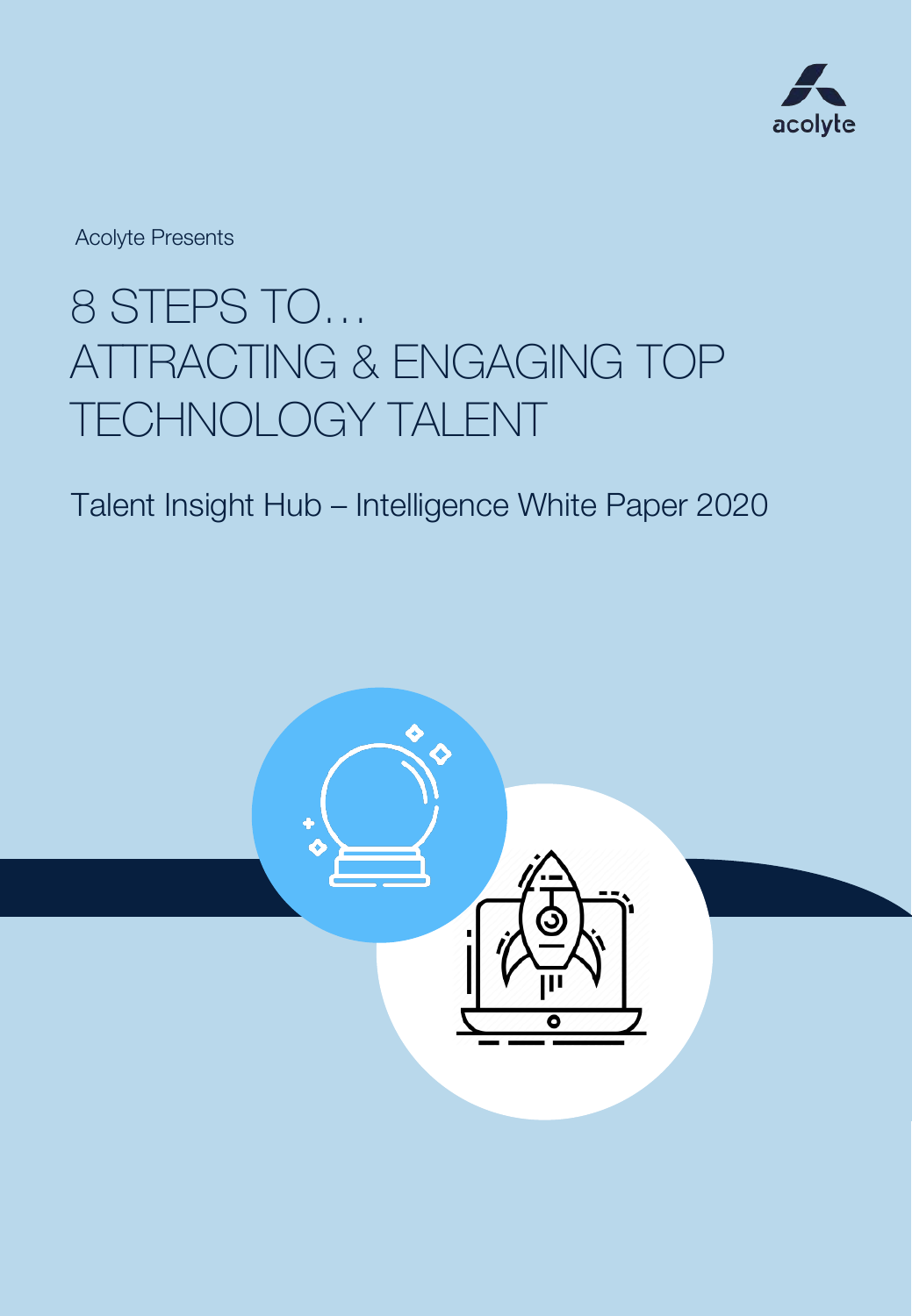# TABLE OF CONTENTS

- 1. Introduction
- 2. Methodology
- 3. Stakeholder Engagement
- 4. The 8 Steps
- 5. The Acolyte Talent Platform
- 6. About Acolyte

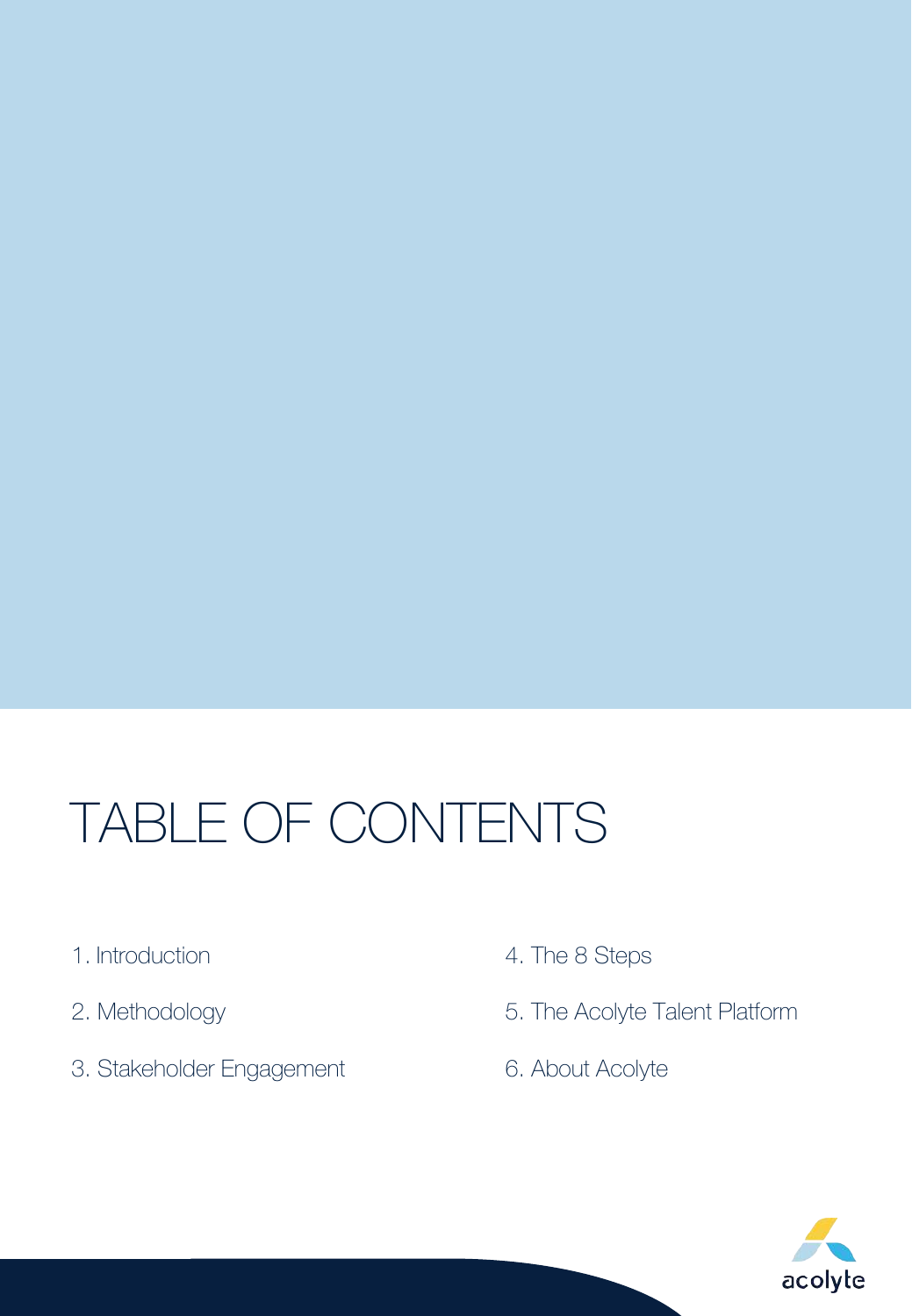

# INTRODUCTION

#### Acolyte is revolutionising how HR & Talent Professionals access and use talent data to drive effective recruitment.

Whether your workforce strategy is focused attracting the strongest talent or retaining existing staff, Acolyte uses big data, analytics and human experience to give you a unique perspective on your talent landscape.

Acolyte helps HR leaders embed recruitment success throughout their business by providing, crystal clear insight, a fresh perspective, a clear roadmap, and actionable next steps.

#### Demand for talent has never been more competitive and the best candidates today behave more like customers.

The opportunities presented by on-line job boards, social recruiting and professional networking sites such as LinkedIn, have changed the way that talent interacts with the labour market to find work.

Our mission is to provide you with the insight you need to create competitive advantage in this new talent landscape.

The '8 steps to…' series is part of Acolyte's suite of intelligence products designed to help HR & Talent Professionals proactively and successfully attract and retain the talent their organisation needs.

> Alastair Gorton Founder & CEO

> > WINNER

ADVISORY FIRM OF THE YEAR

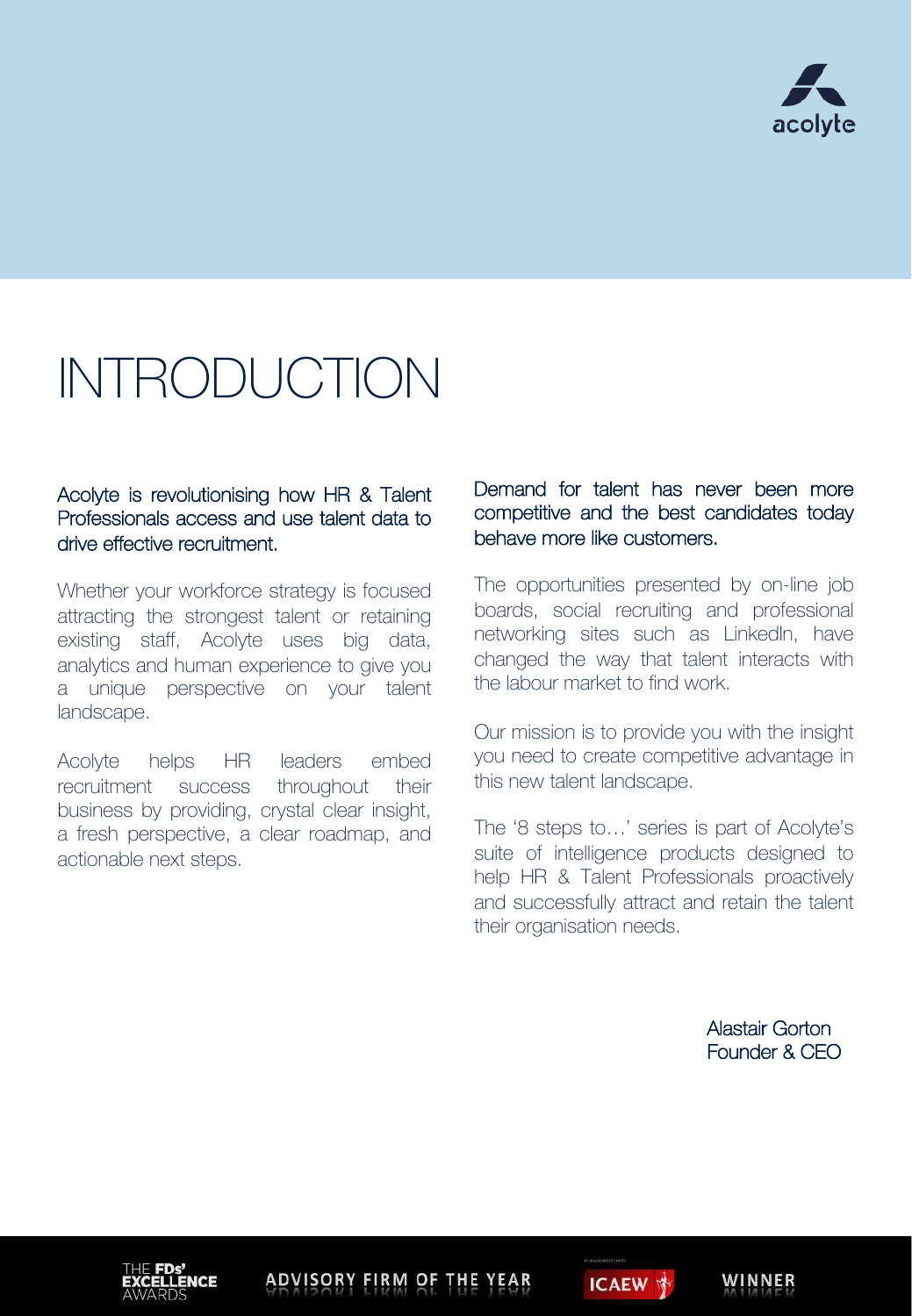

# METHODOLOGY

Acolyte is an award winning talent consultancy and technology company that has been guiding the recruitment profession for over a decade.

With a pedigree from world leading technology, legal, finance, strategy & staffing consultancies, our people continue to challenge traditional recruitment models and help our clients drive the talent agenda.



Intelligence: Acolyte's suite of Talent Intelligence services provide the customised, data driven analysis our clients need to inform strategic thinking and drive growth.

Technology: Acolyte's SEARCH Talent Acquisition platform continues to redefine how organisations access the talent they need.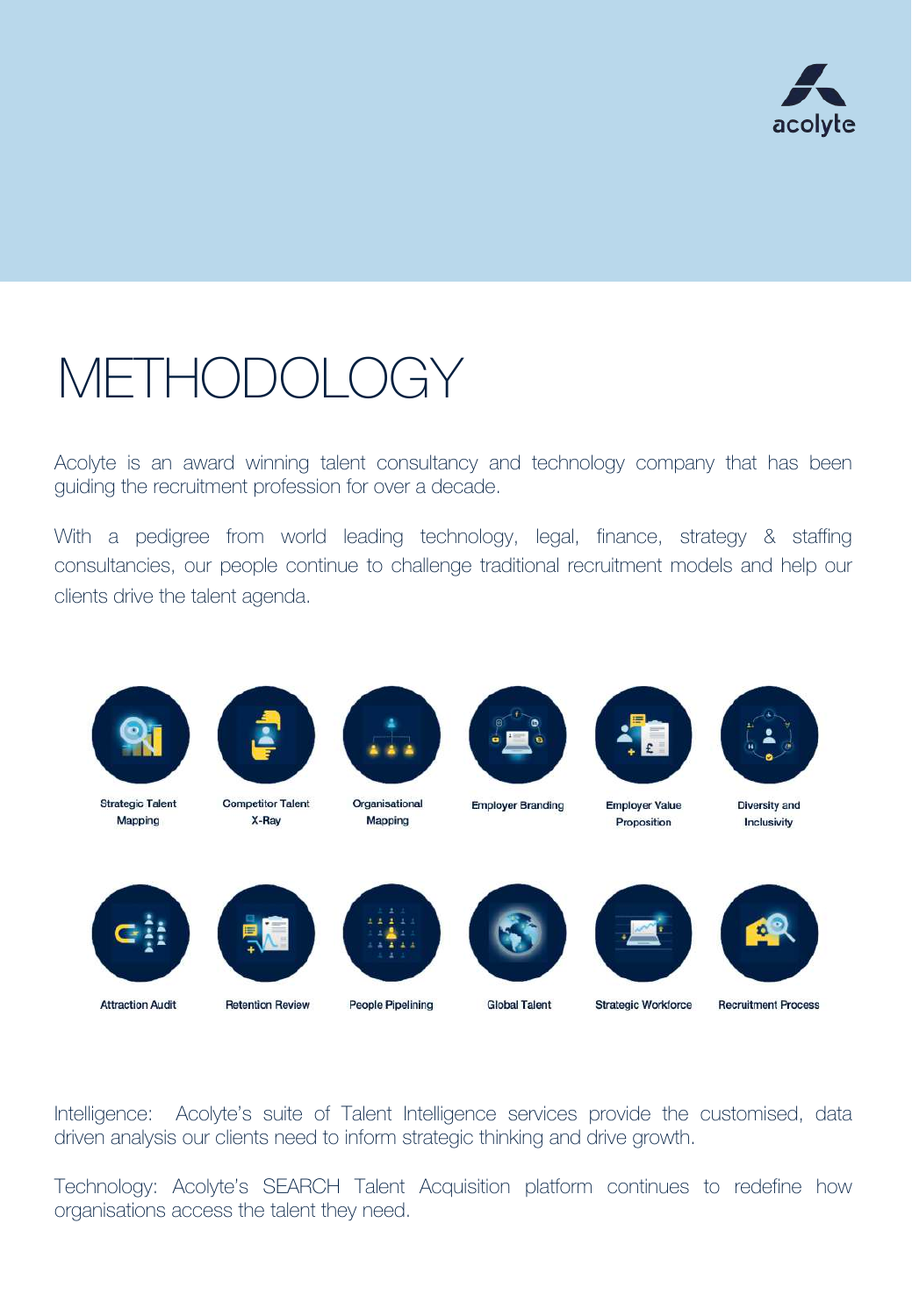## 8 STEPS TO…ATTRACTING TOP TECHNOLOGY TALENT

In today's innovation-driven economy, where new exciting companies are born daily and the focus of traditional organisations is shifting to how to use technology to protect and grow existing markets; quality technology talent can be very hard to come by.

Even when organisation's are successful able to hire technologists, there is a constant threat of other companies approaching them with other opportunities.

The Forum for In-House Recruitment Managers identifies that the biggest challenge identified by employers is hiring quality candidates in an increasingly competitive market. Specifically, recruiters continue to highlight their concerns over a lack of specialist candidates, particularly for areas such as Technology and Digital.

Employers are increasingly being forced to rely on contractors as the candidates with niche skills are attracted to the monetary rewards of a flexible working environment.

Companies who want to build permanent technology teams need to work harder than ever to attract the people they need.

Here are 8 key steps that every organisation can take to help them attract and engage top technical talent.

### *"*

*Companies who want to build permanent tech teams need to work harder than ever to attract the people they need.*

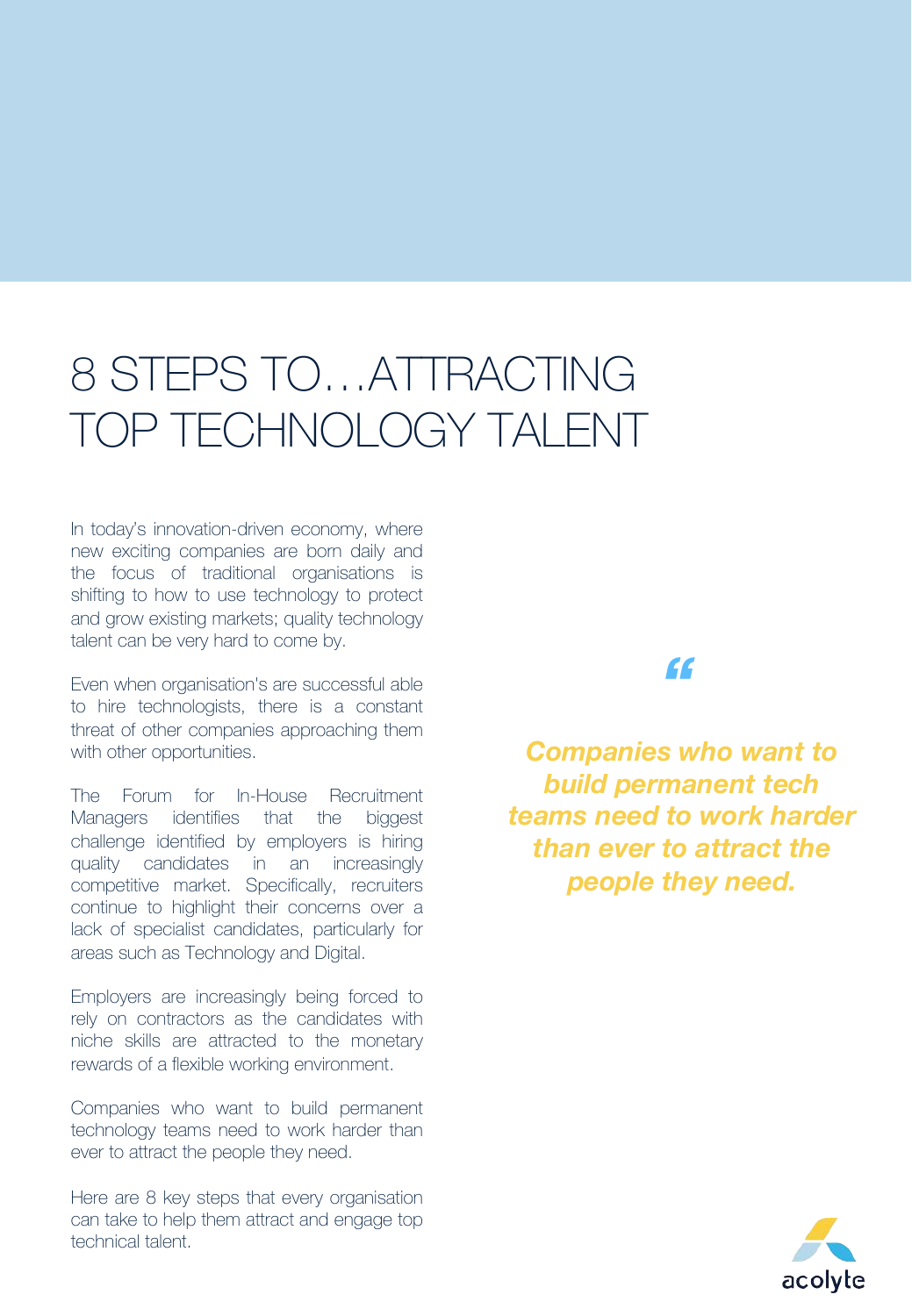### ENCOURAGE INNOVATION

The best candidates in this field are motivated by feeling that they are part of something 'at the cutting edge' that will create change. This frontier mentality is exciting and addictive.

An entrepreneurial culture and a feeling of being 'there at the beginning' of a project is a powerful motivator. Technologists want to belong and share in a journey with colleagues that they respect and can learn from.

Demonstrating that what you are doing is at the forefront of your industry shows that you share their goals and ambitions.

#### Try to be transformative in your goals

Encouraging technologists to have fun and experiment as a great way to offer up more autonomy and capitalises on the creativity and ingenuity of your team.

Importantly, this also builds a differentiating reputation in your talent market for being a place where independence, talent and success is celebrated.

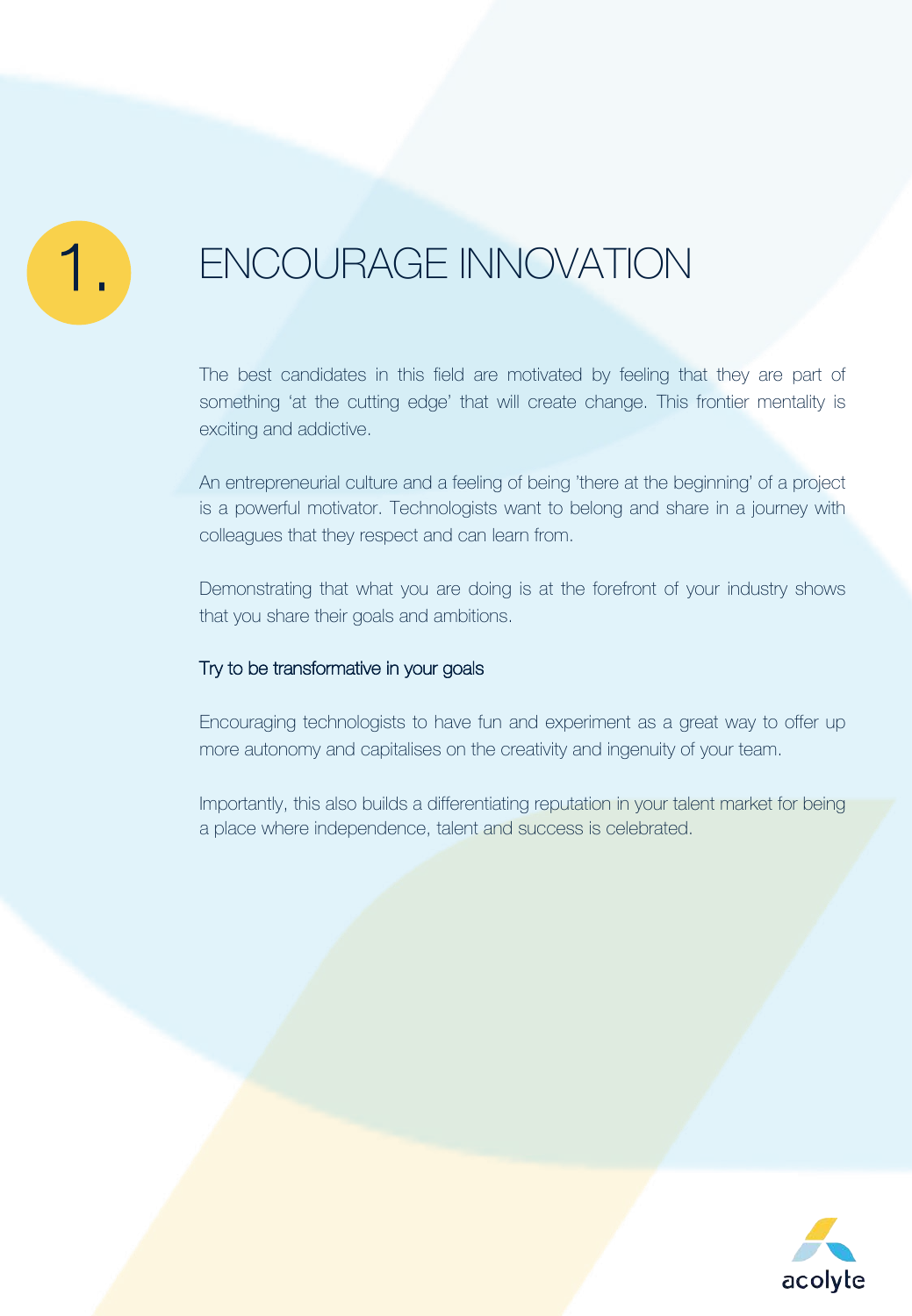### SHARE THEIR PASSION

Technologists are passionate about about what they do.

It is not uncommon to find the strongest performers happily working on projects in their spare time, either on side projects or simply trying out new technologies, tools, and languages. Supporting and sharing in this passion is attractive.

Working with mentors and senior staff who share their ethos is very important. Professionals in this environment naturally enjoy working with someone stronger simply because they want to learn from the experiences of peers and colleagues that they respect.

The best engineers and developers work well in a team and they excel in environments where they are surrounded by technical talent.

#### A culture of collaboration is key.

Learning, exploring, teaching, navigating capacity constraints and problem solving are all part of the job and working through these challenges together is appealing.

Strong professionals readily share knowledge with team members and are happy to accept advice and input from their colleagues to reach a better solution.

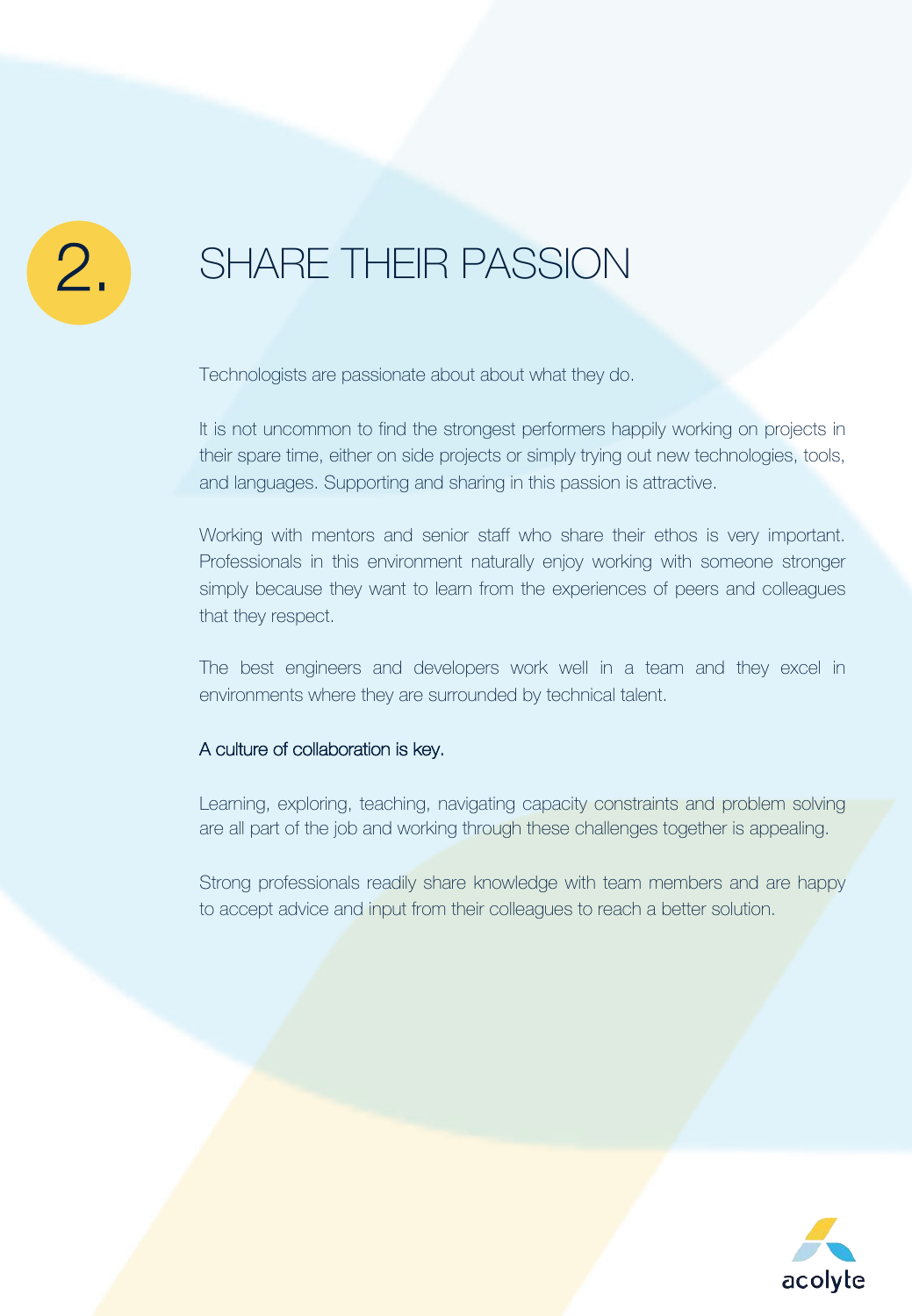### PROVIDE A PATHWAY TO **SUCCESS**

Technologists are natural problem solvers who strive to find the best method to meet a challenge.

Communicating how you will provide opportunities for them to excel and become technical leaders within the organisation will go a long way toward attracting the best talent, improve retention, and encouraging them to produce quality work after they join.

#### Tailor your opportunities to their career objectives.

For many technologists, career development is defined by increases to skills and experiences and is measured specifically by the range, variety and importance of the projects they are exposed to.

It is important to recognise how much professionals in this field value working on aspirational projects. Access to greenfield projects, or projects using the latest technology are primary career development drivers.

Be aware of what developers and engineers might want for their future. Many technology professionals would prefer to stay technical rather than go down a management path, but they still want to be sure they can continue to grow in the organisation.

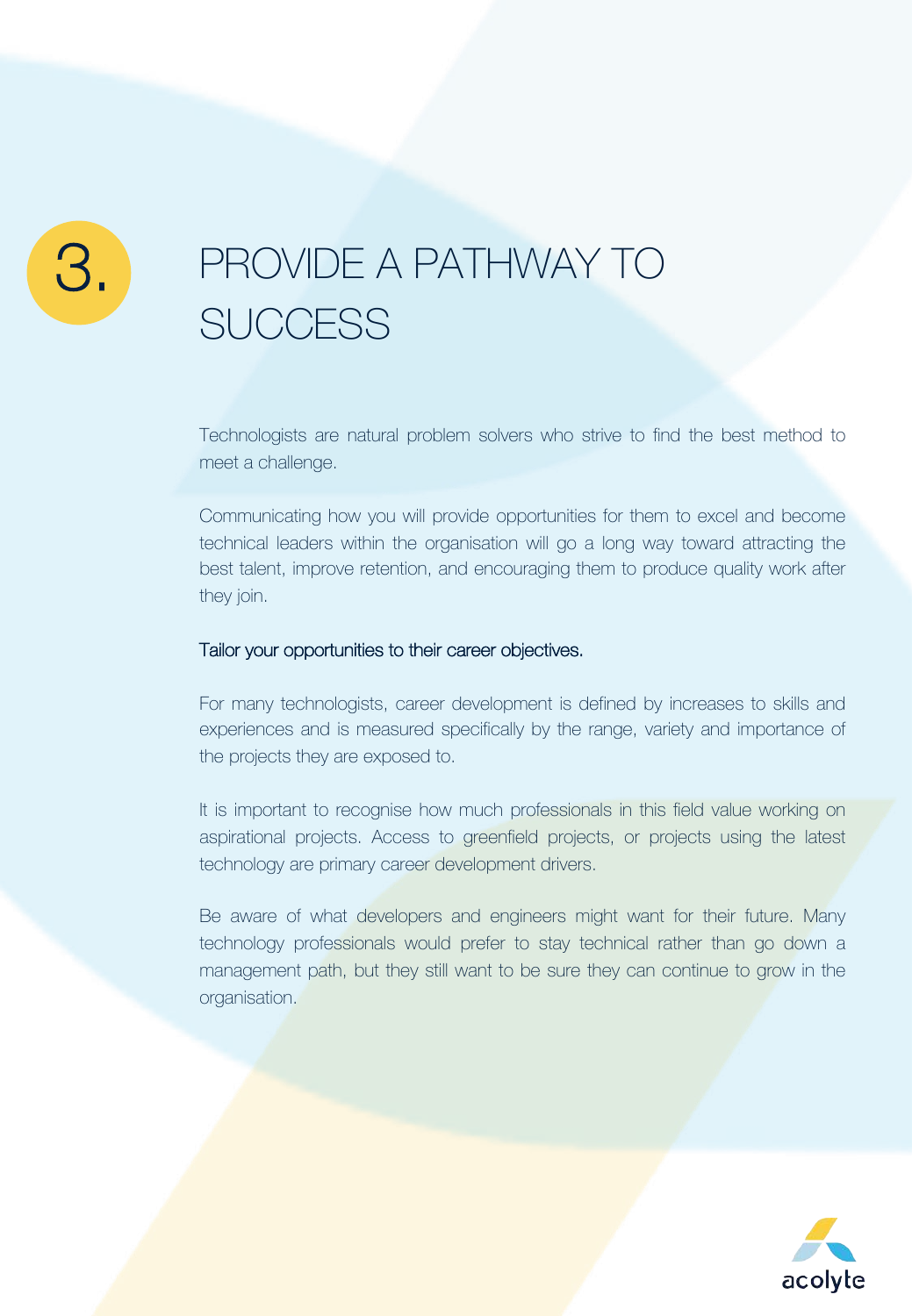### MAKE IT FUN

Technologists often seek challenges as a pastime. They are typically curious, analytical and excel in problem solving.

Gaming, with its imbedded challenges and rewards, is often a valuable outlet for these characteristics during down time.

#### Introducing gamification into your business can make work fun

This will resonate with your talent community, giving you access to the widest pool of energised and engaged employees.

While professionals in this field can be introverts, they usually value the sense of belonging and comradeship that comes with being part of an aspirational team both professionally and socially. Smaller, more intimate team events may prove to be successful motivators.

Technologists enjoy recognition (though be aware that private rather than public recognition may appeal to their often more introvert nature). They may especially appreciate peer recognition for an outstanding contribution to a project.

Establishing a culture in which people regularly thank each other and express gratitude to their co-workers and staff can make for a happy and attractive workforce.

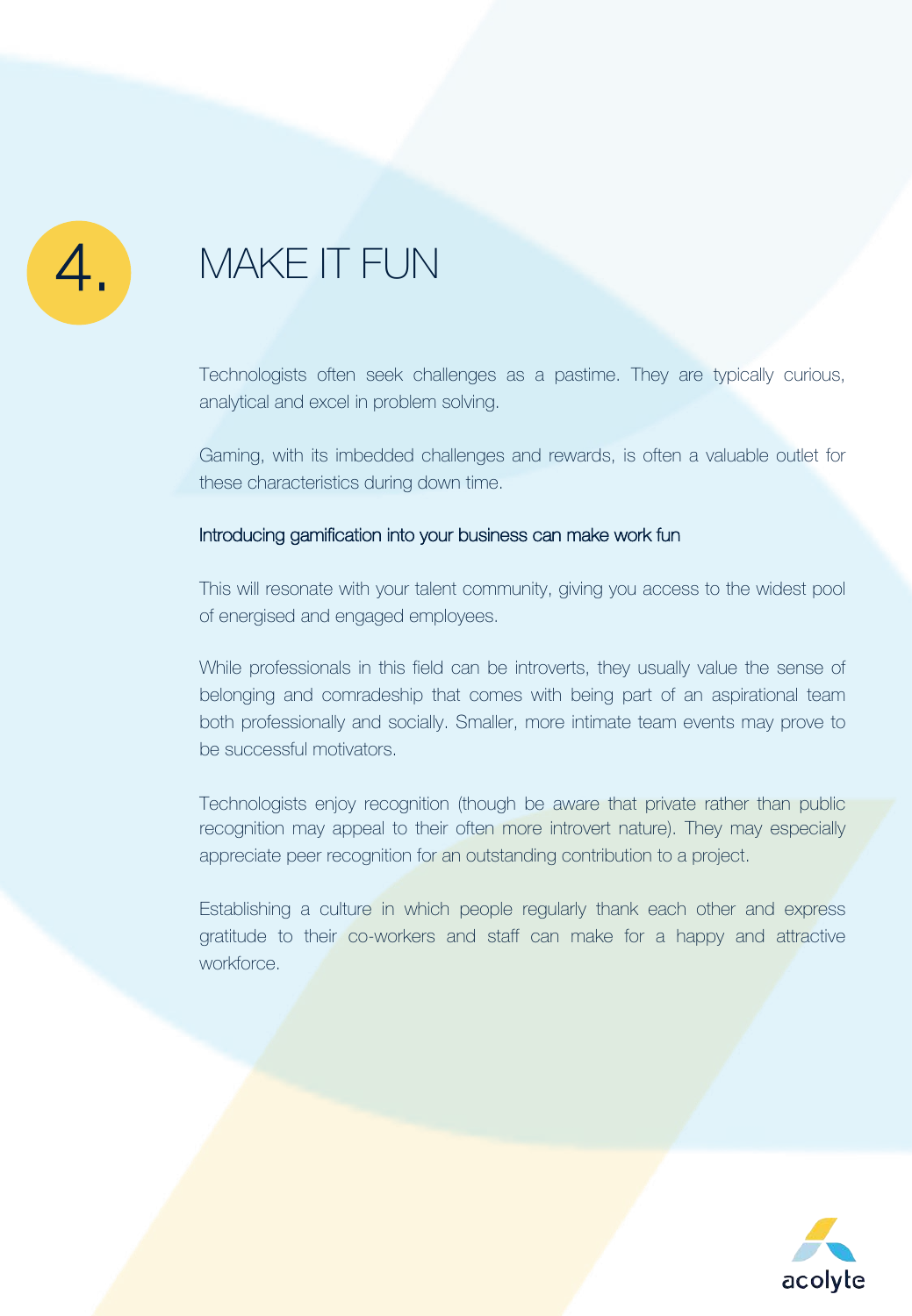### CULTIVATE THEIR CREATIVITY

Today's technologist is creative. Creating new code or designing new solutions for complex technical problems is considered a work of art by many technologists, as it requires high levels of imagination and talent.

To support this, visual materials such as sketchpads and whiteboards will give the team the opportunity to visualize every idea and boost productivity.

Making sure that you provide space for a meeting room or a hall with sofas and break out areas where staff can relax and easily chat will show new talent you understand their needs.

#### This is a community that rarely feels limited by geographical boundaries

Technologists are used to communicating and exchanging knowledge and ideas virtually within a worldwide network.

Companies who support this interaction and that can demonstrate a global outlook will be attractive to these individuals.

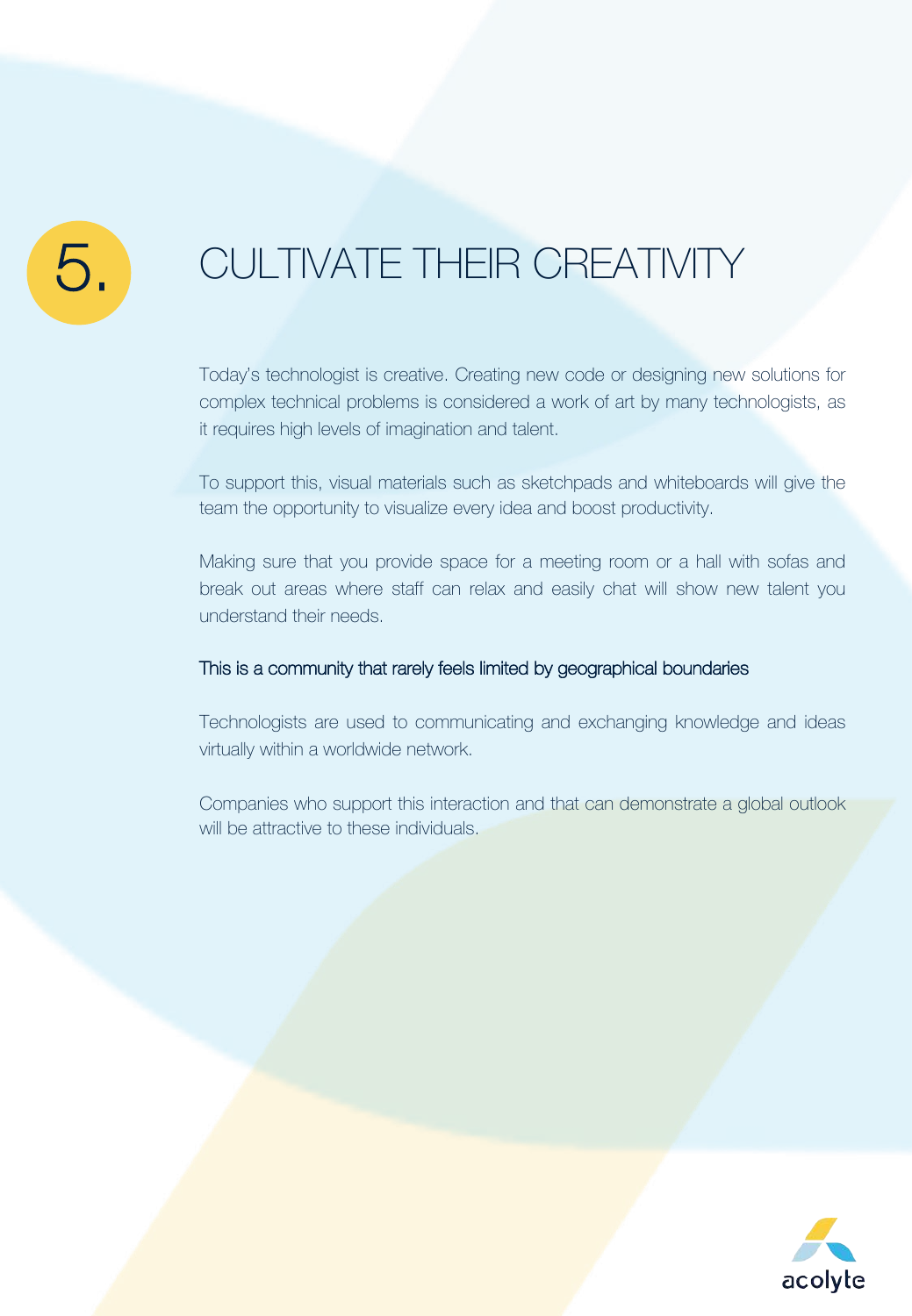## PROVIDE ACCESS TO THE LATEST **TECHNOLOGY**

This is a community that is pushing back the frontiers of what is possible. They are at the forefront of a world progressing at a rapid pace with new tools, languages and programs released every day.

Professionals in this environment know they need to stay up to date with the latest technologies and have a genuine commitment to continuous learning.

The best candidates are attracted by an employer who is committed to their professional development and understands how this knowledge enhances their skills and capabilities.

#### Technologists need access to the right tools.

Specialists in the technology field always need maximum horsepower, pushing hard drives and CPUs to the limits, it is essential to provide them with the most upto-date technology, along with several screens, smartphones and tablets for testing.

They can quickly become frustrated and demotivated when forced to use outdated technology which impedes the quality and efficiency of their work.

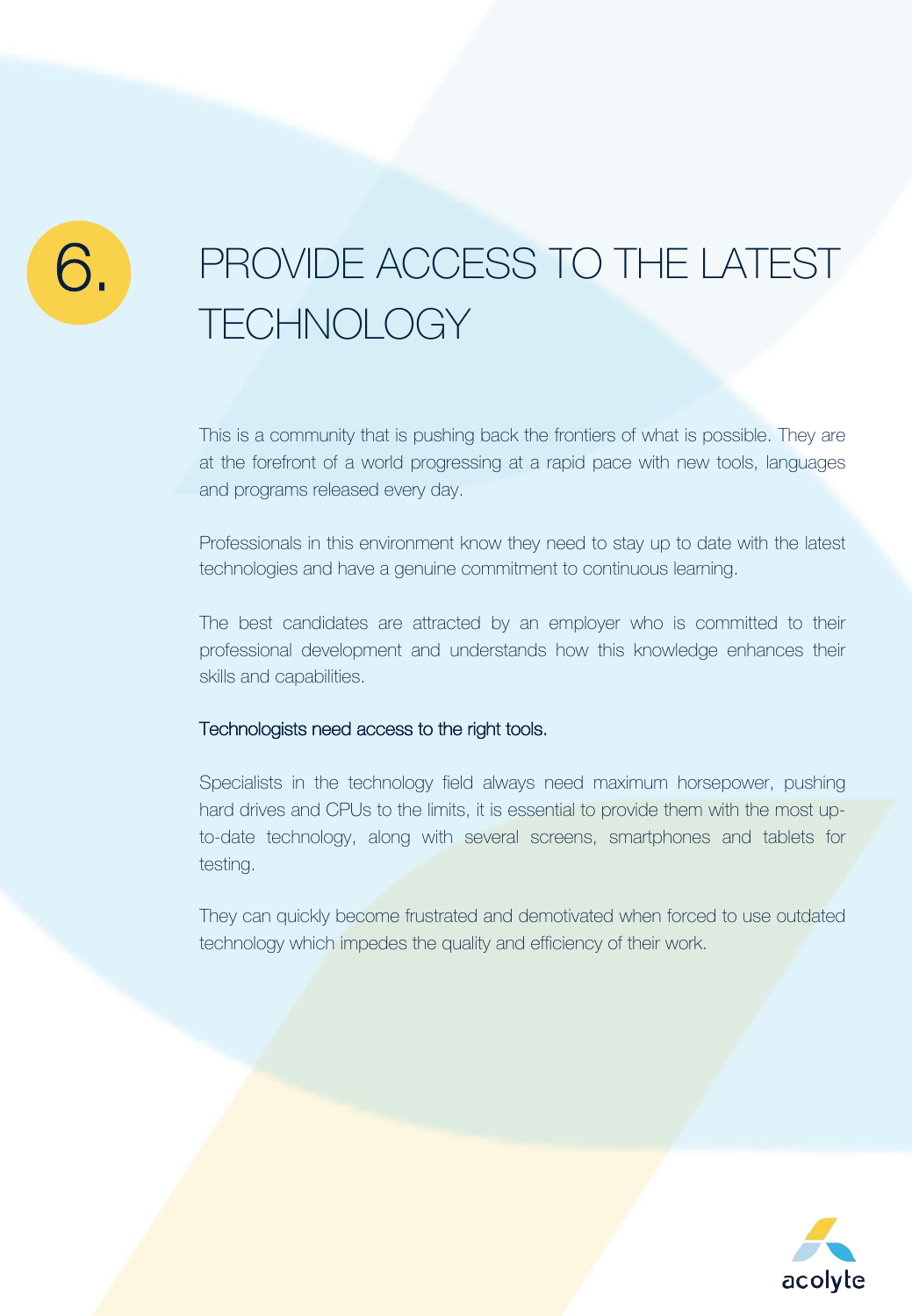

### ENCOURAGE THEIR CURIOSITY

Professionals in this area are highly intelligent and inquisitive, and generally don't like to be spoon-fed individual tasks to accomplish.

#### Taxing problems and puzzles engages higher levels of thinking.

There is an innate sense of curiosity in the best developers and giving them a problem and challenging them to solve it makes for much more inspiring work and enables them to become invested in finding a solution.

Employers who are open about the need to balance this curiosity with business deadlines can expect increased levels of ownership and commerciality in their teams.

The best candidates also understand they will need to work independently to build a well-functioning project and often have to accept that they may have to work without formal specifications. The pay-off for this is level of ownership is having appropriate access to management and strong recognition at completion of projects.

Employers should recognise that the love of challenge found in the strongest technology professionals can mean companies may have difficulty attracting them or keeping them in the business if the work assigned is too easy or mundane.

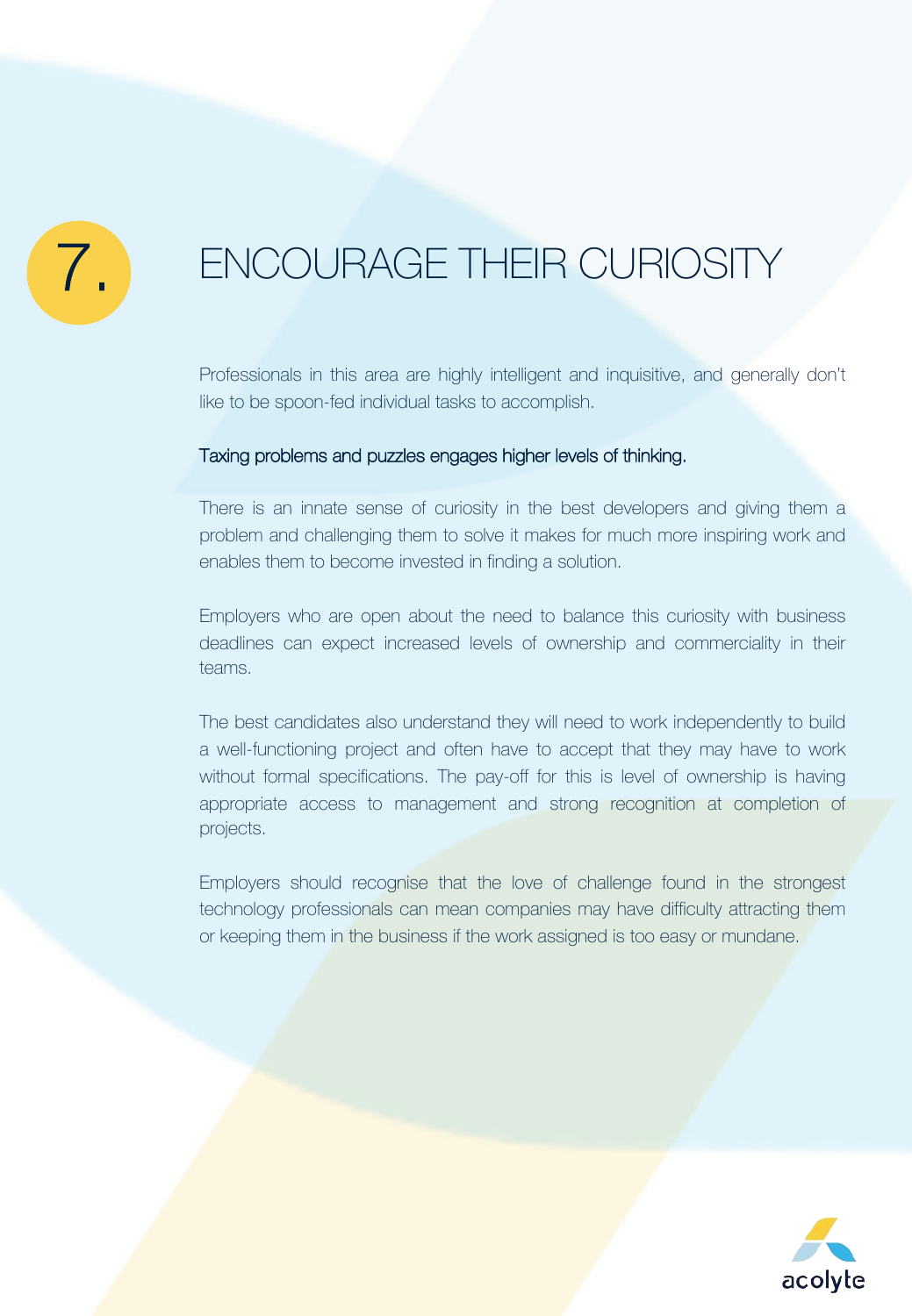### REWARD THEM APPROPRIATELY

The increasing demand in fields such as software development and IoT means technology professionals command high salaries. They are aware of this and it is a well-known advantage of working in the field. Many will look for a new job for the chance to earn better compensation.

#### Employers must ensure they pay enough that salary isn't an issue.

Addressing the motivators for seeking another role will also ensure an employer has a competitive edge when it comes to attracting and retaining the best talent.

The ability to work with new technologies, access to challenges that permit creative freedom and a recognition of how highly they value flexible, results-orientated working are all usually high on the wish list of a technologist.

Recognising the need to balance work with homelife is also important. The stereotypical software engineer, for example, is burning the midnight oil, energised by solving the problem they're working on. If they feel they may be scolded for coming into the office late, they are more likely to spend those evening hours on pet projects that have nothing to do with work.

An employee who is trusted to get their work done is more likely to work on their own time than one who is mandated to be in the office at times that are difficult for them.

The more flexible an employer can be, the more likely they'll be to have loyal employees and the more attractive they will be to potential candidates in the market.

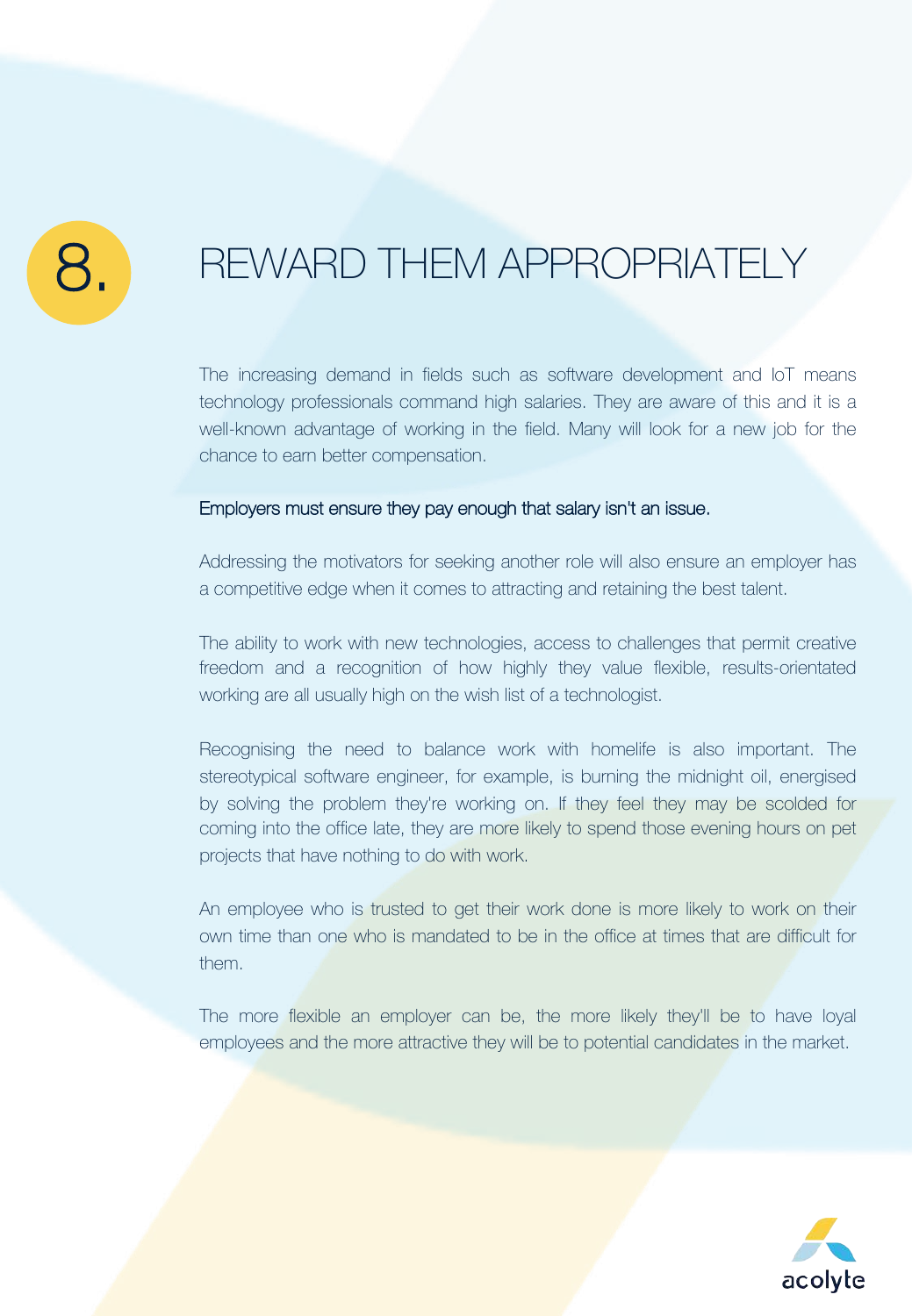



# THE ACOLYTE TALENT PLATFORM

### **FIND**

Choose from the best PASSIVE and ACTIVE talent. Search functionality that gives your team direct access to every candidate at every level in any sector or geography.

### **HIRE**

Campaign management that identifies, screens, qualifies & introduces you to exactly the right people. Improving hiring success and adding powerful diagnostic capabilities for every recruitment campaign.

### **RETAIN**

Immediately access key information that will maximise retention in your workforce. Including: Diversity & Inclusivity, Salary Benchmarking, Talent Hotspots, Competitor Activity & Candidate Sentiment Analysis.



Also benefit from access to Acolyte's suite of talent intelligence services which provide the customised, data driven analysis you need to inform strategic thinking and drive growth.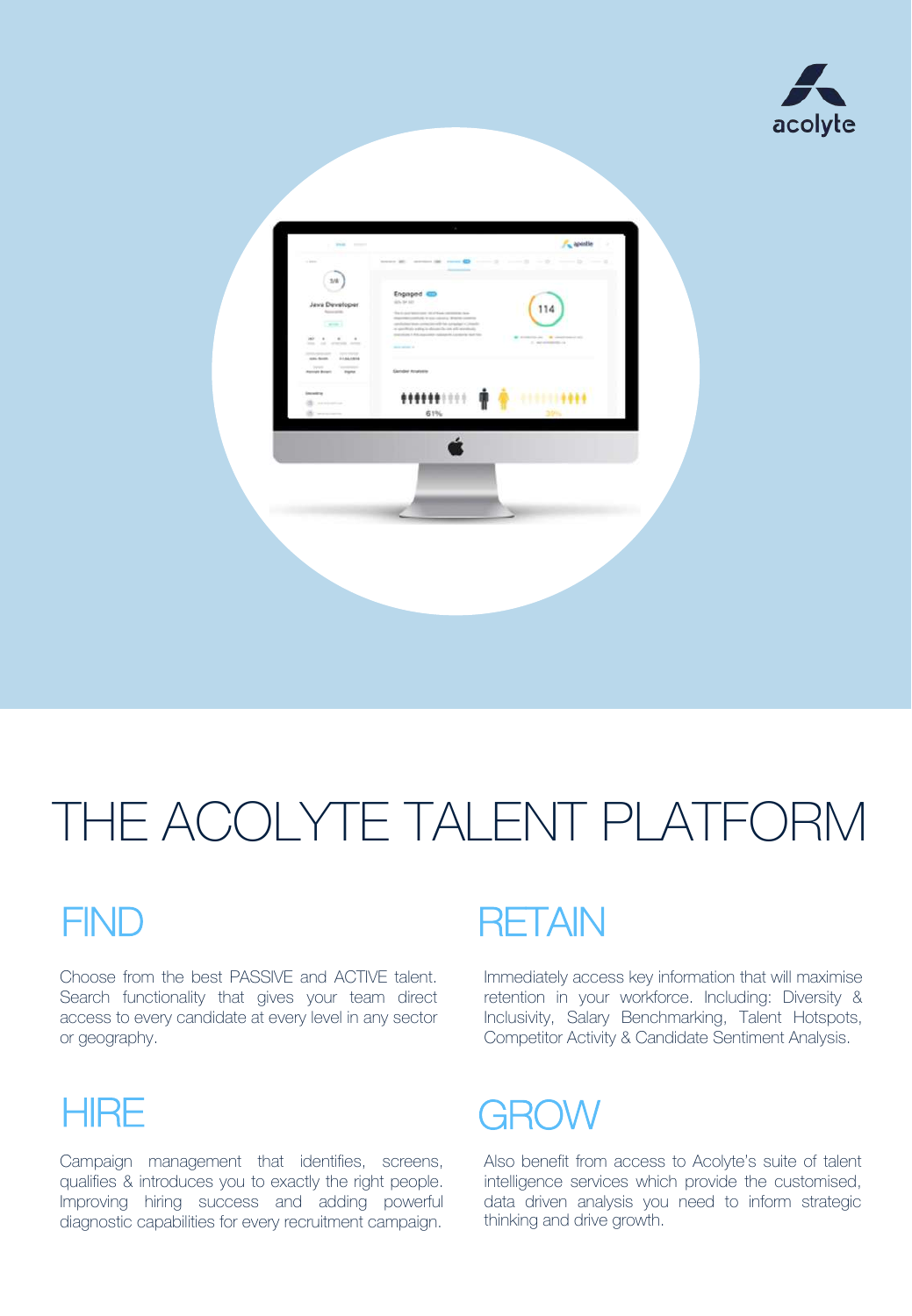

## HIRE TALENT DIRECTLY

#### Acolyte's mission is simple:

To create a platform that offers employers the insight and recruitment solutions they need for direct, scalable and cost-effective access to the high-quality talent required to meet their business objectives.

We harness data, AI and the latest technology to energise hiring in your business and empower your in-house recruitment and HR teams to deliver direct hire strategies.



*"Professional, quick to deliver results & cost effective, In a trial between contingent agencies alongside Acolyte and the best and successful candidates always came via the Acolyte Platform"* 



**ADVISORY FIRM OF**